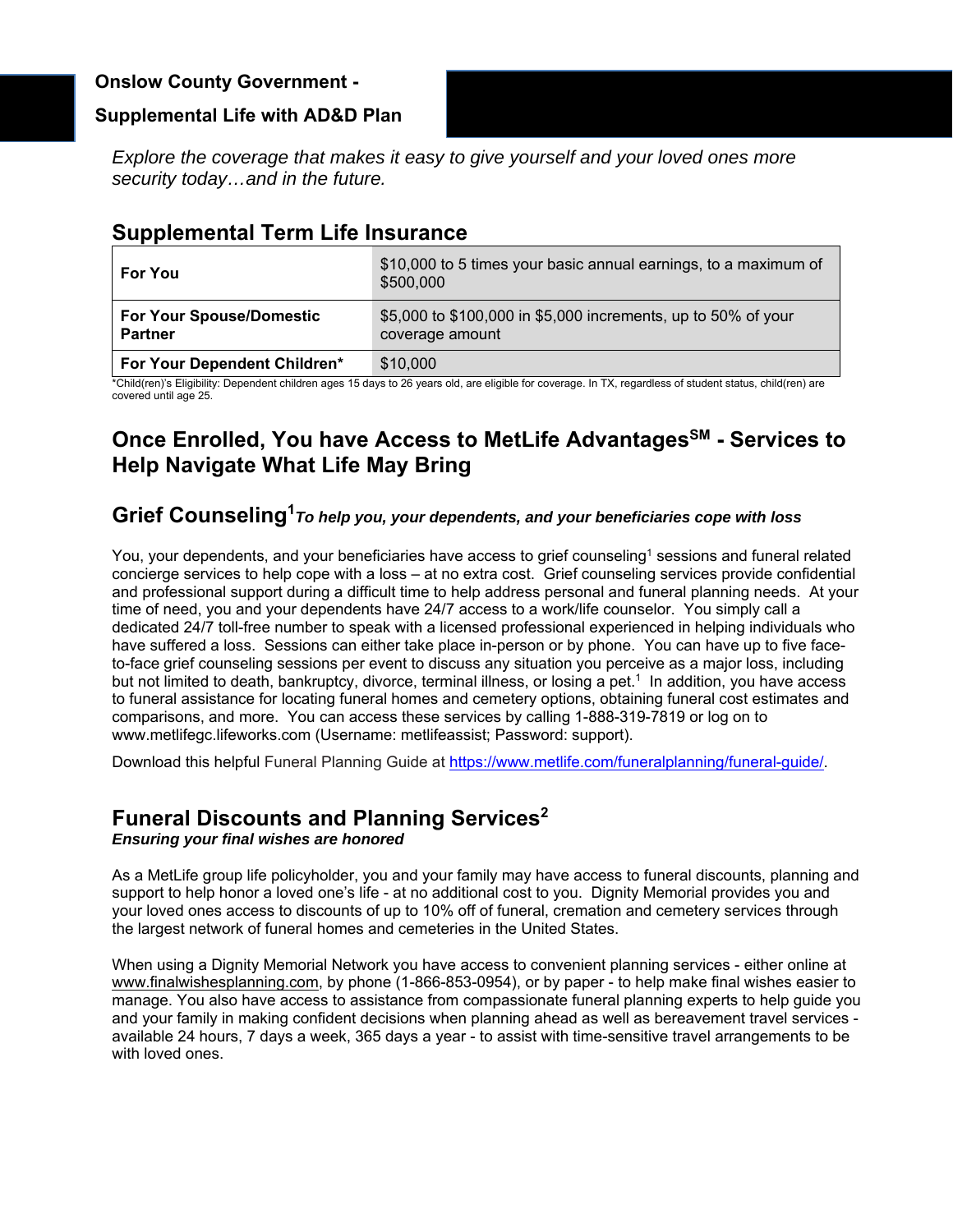# **Life Settlement Account5**

#### *For immediate access to death proceeds*

The Total Control Account® (TCA) settlement option provides your loved ones with a safe and convenient way to manage the proceeds of a life or accidental death and dismemberment claim payments of \$5,000 or more, backed by the financial strength and claims paying ability of Metropolitan Life Insurance Company. TCA death claim payments relieve beneficiaries of the need to make immediate decisions about what to do with a lump-sum check and enable them to have the flexibility to access funds as needed while earning a guaranteed minimum interest rate on the proceeds as they assess their financial situations. Call 1-800-638- 7283 for more information about options available to you.

# **Will Preparation** <sup>7</sup>

#### *To help ensure your decisions are carried out*

When you enroll for supplemental term life coverage, you will automatically receive access to Will Preparation Services at no extra cost to you. Both you and your spouse/domestic partner will have unlimited in-person or telephone access to one of MetLife Legal Plans, Inc. nationwide network of 14,000+ participating attorneys for preparation of or updating a will, living will or power of attorney.\* When you use a participating plan attorney, there will be no charge for the services.\* Like life insurance, a carefully prepared will (simple or complex), living will and power of attorney are important.

- A will lets you define your most important decisions, such as who will care for your children or inherit your property.
- A living will ensures your wishes are carried out and protects your loved ones from having to make very difficult and personal medical decisions by themselves. Also called an "advanced directive," it is a document authorized by statutes in all states that allows you to provide written instructions regarding use of extraordinary life-support measures and to appoint someone as your proxy or representative to make decisions on maintaining extraordinary life-support if you should become incapacitated and unable to communicate your wishes.
- Powers of attorney allow you to plan ahead by designating someone you know and trust to act on your behalf in the event of unexpected occurrences or if you become incapacitated

Call 1-800-821-6400 and a Client Service Representative will assist you.

\* You also have the flexibility of using an attorney who is not participating in the MetLife Legal Plans, Inc. network and being reimbursed for covered services according to a set fee schedule. In that case you will be responsible for any attorney's fees that exceed the reimbursed amount.

# **Estate Resolution Services**<sup>SM7</sup> (ERS)

#### *Personal service and compassion assistance to help probate your and your spouse's/domestic partner's estates.*

MetLife Estate Resolution Services SM provides probate services in person or over the phone to the representative (executor or administrator) of the deceased employee's estate and the estate of the employee's spouse/domestic partner. Estate Resolution Services include preparation of documents and representation at court proceedings needed to transfer the probate assets from the estate to the heirs and completion of correspondence necessary to transfer non-probate assets. ERS covers participating plan attorneys' fees for telephone and face-to-face consultations or for the administrator or executor to discuss general questions about the probate process.

# **WillsCenter.com8**

#### *Self-service online legal document preparation*

Employees and spouses/domestic partners have access to WillsCenter.com, an online document service to prepare and update a will, living will, power of attorney, funeral directive, memorandum of wishes or HIPAA authorization form in a secure 24/7 environment at no additional cost. This service is available with all life coverages. Log on to www.willscenter.com to register as a new user.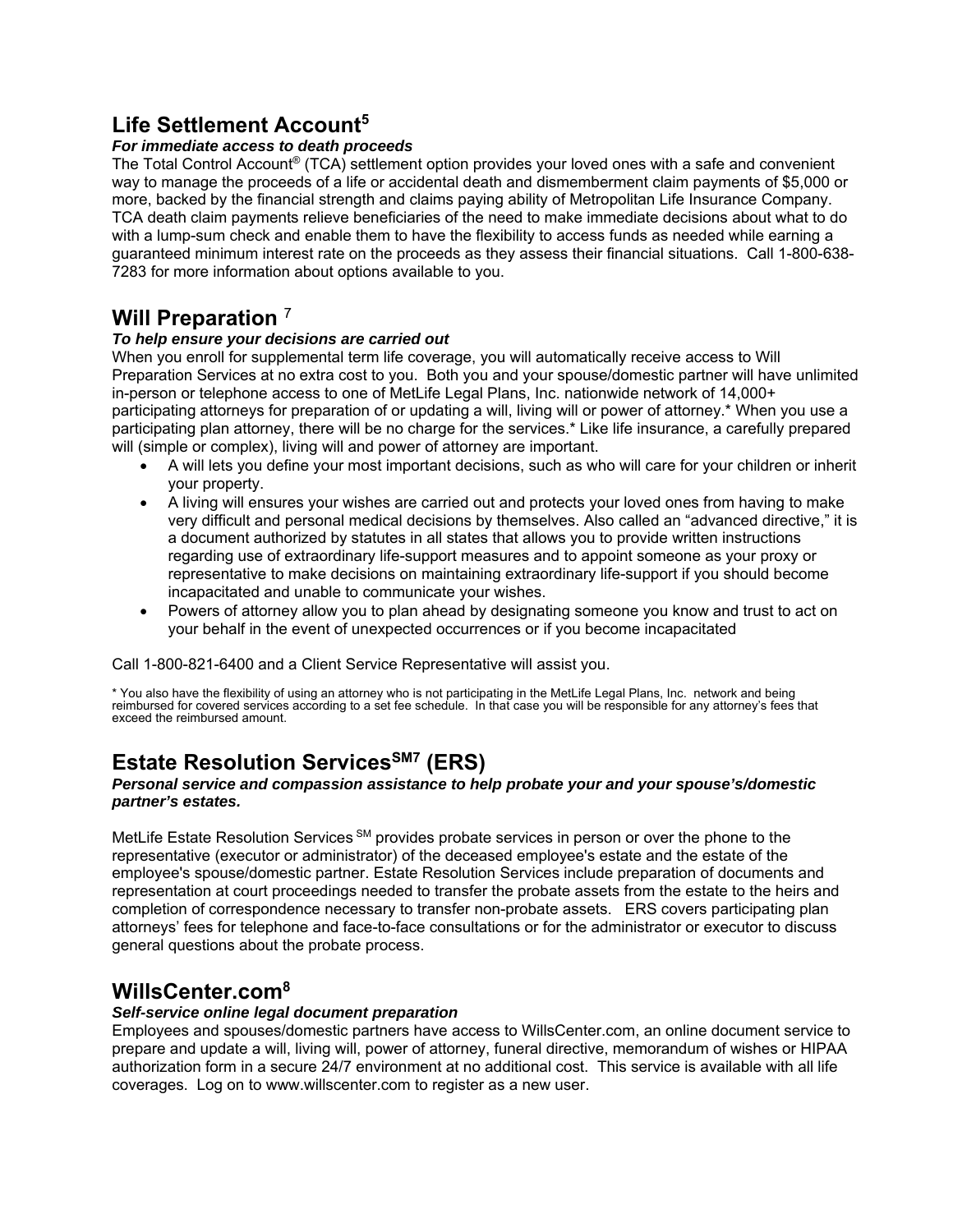# **Portability**

#### *So you can keep your coverage even if you leave your current employer*

Should you leave **Onslow County Government** for any reason, and your Supplemental and Dependent Term Life insurance under this plan terminates, you will have an opportunity to continue group term coverage ("portability") under a different policy, subject to plan design and state availability. Rates will be based on the experience of the ported group and MetLife will bill you directly. Rates may be higher than your current rates. To take advantage of this feature, you must have coverage of at least \$10,000 up to a maximum of \$2,000,000

Portability is also available on coverage you've selected for your spouse/domestic partner and dependent child(ren). The maximum amount of coverage for spouse/domestic partners is \$250,000; the maximum amount of dependent child coverage is \$25,000. Increases, decreases and maximums are subject to state availability.

Generally, there is no minimum time for you to be covered by the plan before you can take advantage of the portability feature. Please see your plan administrator/employer or certificate for specific details. Please note that if you experience an event that makes you eligible for portable coverage, please call a MetLife representative at 1-888-252-3607 or contact your plan administrator/employer for more information.

| \$10,000  | \$20,000  | \$30,000  | \$40,000  | \$50,000  | \$60,000  | \$70,000  | \$80,000  | \$90,000  | \$100,000 |
|-----------|-----------|-----------|-----------|-----------|-----------|-----------|-----------|-----------|-----------|
| \$1.17    | \$2.33    | \$3.50    | \$4.66    | \$5.83    | \$6.99    | \$8.16    | \$9.32    | \$10.49   | \$11.65   |
| \$110,000 | \$120,000 | \$130,000 | \$140,000 | \$150,000 | \$160,000 | \$170,000 | \$180,000 | \$190,000 | \$200,000 |
| \$12.82   | \$13.98   | \$15.15   | \$16.31   | \$17.48   | \$18.64   | \$19.81   | \$20.97   | \$22.14   | \$23.30   |
| \$210,000 | \$220,000 | \$230,000 | \$240,000 | \$250,000 | \$260,000 | \$270,000 | \$280,000 | \$290,000 | \$300,000 |
| \$24.47   | \$25.63   | \$26.80   | \$27.96   | \$29.13   | \$30.29   | \$31.46   | \$32.62   | \$33.79   | \$34.95   |
| \$310,000 | \$320,000 | \$330,000 | \$340,000 | \$350,000 | \$360,000 | \$370,000 | \$380,000 | \$390,000 | \$400,000 |
| \$36.12   | \$37.28   | \$38.45   | \$39.61   | \$40.78   | \$41.94   | \$43.11   | \$44.27   | \$45.44   | \$46.60   |
| \$410,000 | \$420,000 | \$430,000 | \$440,000 | \$450,000 | \$460,000 | \$470,000 | \$480,000 | \$490,000 | \$500,000 |
| \$47.77   | \$48.93   | \$50.10   | \$51.26   | \$52.43   | \$53.59   | \$54.76   | \$55.92   | \$57.09   | \$58.25   |

# **Insurance Rate Semi - Monthly Premium/\$1,000 of Coverage**

## **Semi - Monthly Premium/\$1,000 of Coverage (Spouse)**

| \$5,000  | \$10,000 | \$15,000 | \$20,000 | \$25.000 | \$30,000 | \$35,000 | \$40,000 | \$45,000  | \$50,000  |
|----------|----------|----------|----------|----------|----------|----------|----------|-----------|-----------|
| \$0.45   | \$0.89   | \$1.34   | \$1.78   | \$2.23   | \$2.67   | \$3.12   | \$3.56   | \$4.01    | \$4.45    |
| \$55,000 | \$60,000 | \$65,000 | \$70,000 | \$75,000 | \$80,000 | \$85,000 | \$90,000 | \$950,000 | \$100,000 |
| \$4.90   | \$5.34   | \$5.79   | \$6.23   | \$6.68   | \$7.12   | \$7.57   | \$8.01   | \$84.55   | \$8.90    |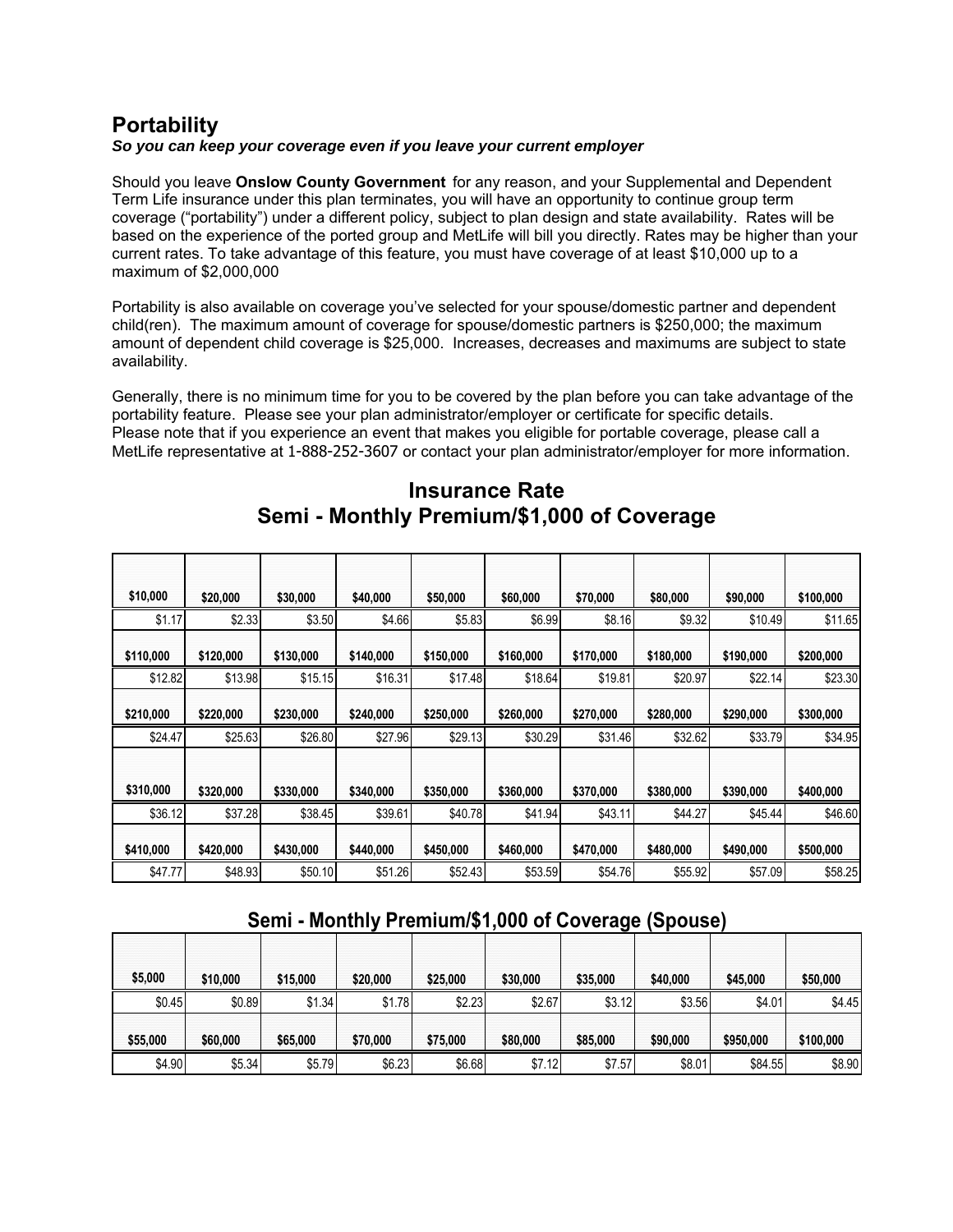| <b>Semi-Monthly Premium</b><br>For:<br><b>Dependent Child Coverage</b> |        |  |  |  |
|------------------------------------------------------------------------|--------|--|--|--|
| \$1,000                                                                | \$0.09 |  |  |  |
| \$2,000                                                                | \$0.18 |  |  |  |
| \$4,000                                                                | \$0.36 |  |  |  |
| \$5,000                                                                | \$0.45 |  |  |  |
| \$10,000                                                               | \$0.89 |  |  |  |

# **Additional Features**

**This insurance offering from your employer and MetLife comes with additional features that can provide assistance to you and your family.** 

#### **Accelerated Benefits Option10** *For access to funds during a difficult time*

If you become terminally ill and are diagnosed with 12 months or less to live, you have the option to receive up to 80% of your life insurance proceeds. This can go a long way towards helping your family meet medical and other expenses at a difficult time. Amounts not accelerated will continue under your employer's plan for as long as you remain eligible per the certificate requirements and the group policy remains in effect. The accelerated life insurance benefits offered under your certificate are intended to qualify for favorable tax treatment under Section 101(g) of the Internal Revenue Code (26 U.S.C.Sec 101(g)).<sup>10</sup>

Accelerated Benefits Option is not the same as long term care insurance (LTC). LTC provides nursing home care, home-health care, personal or adult day care for individuals above age 65 or with chronic or disabling conditions that require constant supervision.

The Accelerated Benefits Option is also available to spouses/domestic partners insured under Dependent Life insurance plans. This option is not available for dependent child coverage.

# **Conversion**

#### *For protection after your coverage terminates*

You can generally convert your group term life insurance benefits to an individual whole life insurance policy if your coverage terminates in whole or in part due to your retirement, termination of employment, or change in employee class. Conversion is available on all group life insurance coverages. Please note that conversion is **not** available on AD&D coverage. If you experience an event that makes you eligible to convert your coverage, please call 1-877-275-6387 to begin the conversion process. Please contact your plan administrator/employer for more information.

### **Waiver of Premiums for Total Disability (Continued Protection)** *Offering continued coverage when you need it most*

If you become Totally Disabled, you may qualify to continue certain insurance. You may also be eligible for waiver of your supplemental and dependent term life and personal and supplemental and dependent insurance premium until you reach age 65, die, or recover from your disability, whichever is sooner.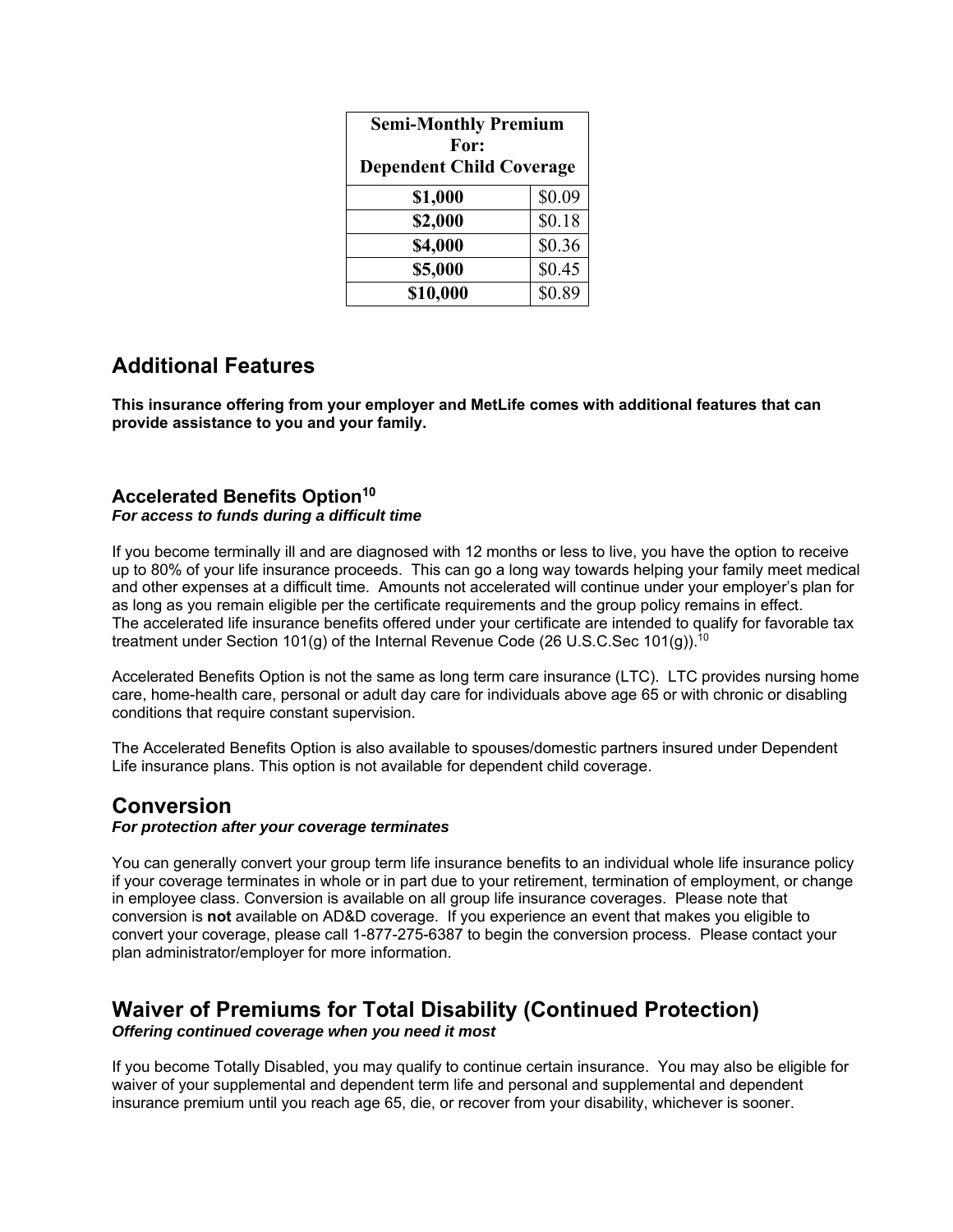Total Disability or Totally Disabled means you are unable to do your job and any other job for which you are fit by education, training or experience due to injury or sickness. The Total Disability must begin before age 60, and your waiver will begin after you have satisfied a 9-month waiting period of continuous disability. The waiver of premium will end when you turn age 65, die, or recover. Please note that this benefit is only available after you have participated in the supplemental term life plan for 12 months and it is not available on dependent coverage.

If you return to work after completing part or all of the 9-month waiting period and later cease active work due to the same or a related Total Disability while your coverage is being continued, you will be given credit for the prior partial or total completion of the waiting period and it will be considered a continuation of the original Total Disability. This means that if you completed the waiting period of continuous disability in the original period of disability, you will not need to complete another one.

- You must notify MetLife of the later period of cessation of active work within 12 months of when that period began.
- The amount of insurance being continued will be the same as during the original period of disability, subject to any reductions in coverage amount due to age.

# **What's Not Covered?**

Like most insurance plans, this plan has exclusions. Supplemental and Dependent Life Insurance does not provide payment of benefits for death caused by suicide within the first two years (one year for group policies issued in Missouri, North Dakota and Colorado) of the effective date of the certificate or an increase in coverage. This exclusionary period is one year for residents of Missouri and North Dakota. If the group policy was issued in Massachusetts, the suicide exclusion does not apply to dependent life coverage. The suicide exclusion does not apply to residents of Washington, or to individuals covered under a group policy issued in Washington.

Please note that a reduction schedule may apply. Please see your plan administrator/employer or certificate for specific details.

- - - - - - - - - - - - - - - - - - - - - - - -

**A***ccidental Death & Dismemberment (AD&D) coverage complements your Supplemental Life insurance coverage and helps protect you 24 hours a day, 365 days a year***.**

# **Accidental Death & Dismemberment Coverage Options**

This valuable coverage benefits beyond your disability or life insurance for losses due to covered accidents — including while commuting, traveling by public or private transportation and during business trips. MetLife's AD&D insurance pays you benefits if you suffer a covered accident that results in paralysis or the loss of a limb, speech, hearing or sight, third degree burn, , or brain damage or coma. If you suffer a covered fatal accident, benefits will be paid to your beneficiary.

#### **Supplemental AD&D Coverage Amounts for You**

Your Supplemental AD&D amount is equal to your Supplemental Term Life amount.

## **Covered Losses**

This AD&D insurance pays benefits for covered losses that are the result of an accidental injury or loss of life. The full amount of AD&D coverage you select is called the "Full Amount" and is equal to the benefit payable for the loss of life. Benefits for other losses are payable as a predetermined percentage of the Full Amount, and will be listed in your coverage in a table of Covered Losses. Such losses include loss of limbs, sight, speech and hearing, various forms of paralysis, third degree burn, brain damage and coma. The maximum amount payable for all Covered Losses sustained in any one accident is capped at 100% of the Full Amount.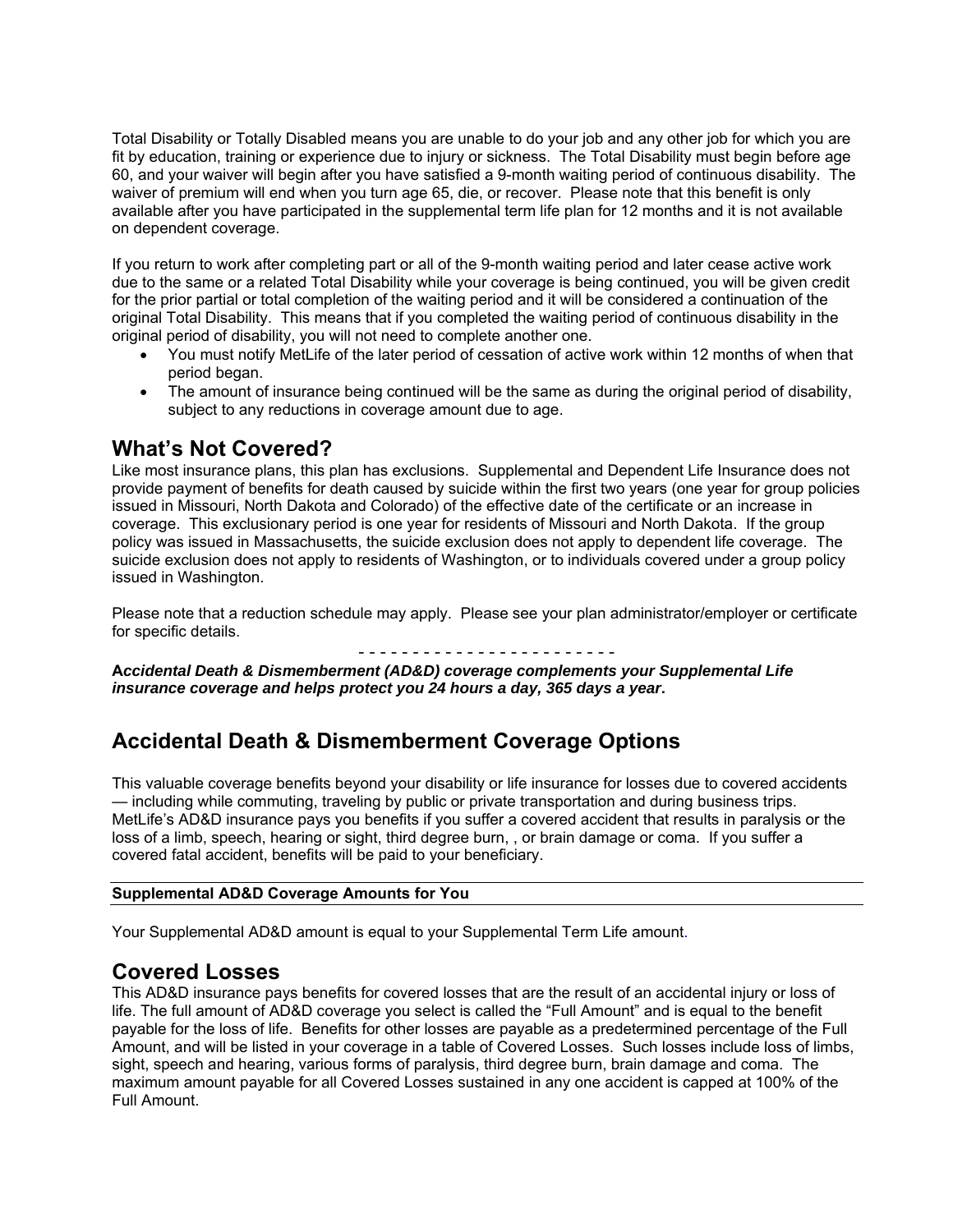# **Standard Additional Benefits Include**

Some of the standard additional benefits included in your coverage that may increase the amounts payable to you and/or defray additional expenses that result from accidental injury or loss of life are:

- Air Bag
- Seat Belt
- Common Carrier

# **What Is Not Covered by AD&D?**

AD&D insurance does not include payment for any loss which is caused by or contributed to by: physical or mental illness, diagnosis of or treatment of the illness; an infection, unless caused by an external wound accidentally sustained or from food poisoning; suicide or attempted suicide; injuring oneself on purpose; the voluntary intake or use by any means of any drug, medication or sedative, unless taken as prescribed by a doctor or an over-the-counter drug taken as directed; voluntary intake of alcohol in combination with any drug, medication or sedative; war, whether declared or undeclared, or act of war, insurrection, rebellion or active participation in a riot; committing or trying to commit a felony; any poison, fumes or gas, voluntarily taken, administered or absorbed; service in the armed forces of any country or international authority, except the United States National Guard; operating, learning to operate, or serving as a member of a crew of an aircraft; while in any aircraft for the purpose of descent from such aircraft while in flight (except for selfpreservation); or operating a vehicle or device while intoxicated as defined by the laws of the jurisdiction in which the accident occurs.

# **Additional Coverage Information**

# **How To Apply\***

Complete your enrollment form and return it to your Human Resources Manager today! Be sure to indicate your Beneficiary. **Act Now During the Enrollment Period.** 

\*All applications are subject to review and approval by Metropolitan Life Insurance Company. Based on the plan design and the amount of coverage requested, a Statement of Health may need to be submitted to complete your application.

# **For Employee Coverage**

Enrollment in this Supplemental Term Life insurance plan is available without providing medical information as long as you have not been hospitalized within 90 days preceding your enrollment date, and:

#### **For Annual Enrollment**

- The enrollment takes place prior to the enrollment deadline, and
- You are continuing the coverage you had in the last year, or
- You are requesting to increase existing coverage by one increment, and the total amount of coverage does not exceed 5 times your basic annual earnings or \$100,000.
- You are requesting to increase existing coverage by one increment, and the total amount of coverage does not exceed 5 times your basic annual earnings or \$100,000 for the first time.
- You are requesting to increase existing coverage by one increment.

#### **For New Hires**

- The enrollment takes place within 31 days from the date you become eligible for benefits, and
- The enrollment takes place prior to the next annual enrollment period or the next Group Policy anniversary of July 01, following the date you became eligible for benefits (note: this period will not be greater than 12 months, or less than 31 days), and
- You are enrolling for coverage less than 5 times your basic annual earnings or \$100,000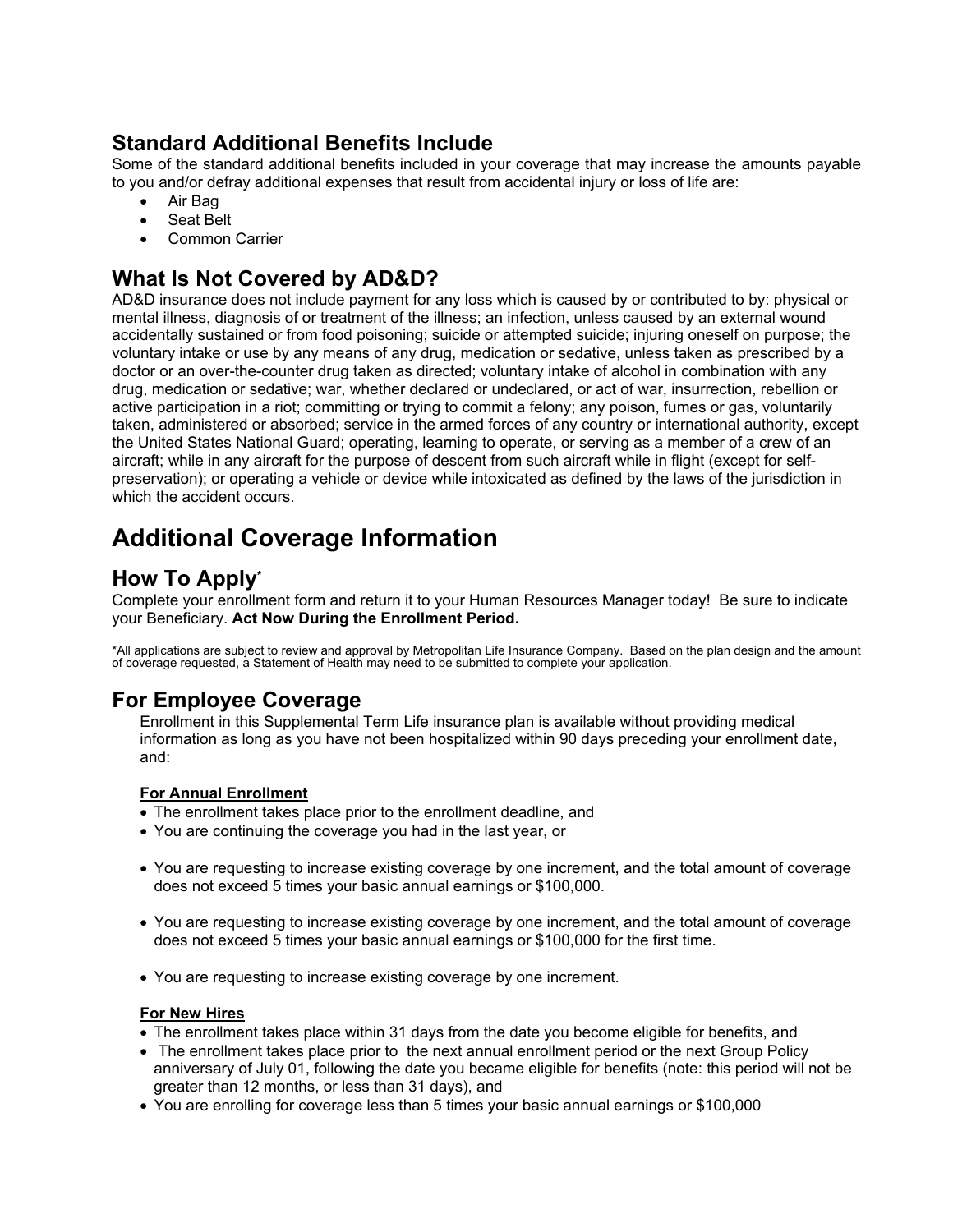If you do not meet all of the conditions stated above, you will need to provide additional medical information by completing a Statement of Health form.

# **For Dependent Coverage†**

You must be covered in order to obtain coverage for your spouse/domestic partner and child(ren).

Your spouse/domestic partner and dependent children do not need to provide medical information as long as s/he/they have not been hospitalized within 90 days preceding the enrollment date, and:

**†** A domestic partner declaration may be required for those partners not registered with a government agency where such registration is available.

#### **For Annual Enrollment**

The enrollment takes place prior to the enrollment deadline, and

 You are continuing the coverage you had for your spouse/domestic partner and child(ren) in the last year

 You are requesting to increase existing coverage for your spouse/domestic partner by one increment, and the total amount of coverage does not exceed \$5,000.

- You are requesting to increase existing coverage for your spouse/domestic partner by one increment, and the total amount of coverage does not exceed \$25,000 for the first time.
- You are requesting to increase existing coverage for your spouse/domestic partner by one increment.

#### **For New Hires**

- The enrollment takes place within 31 days from the date you become eligible for benefits, and
- The enrollment takes place prior to the next annual enrollment period or the next Group Policy anniversary of July 01, following the date you became eligible for benefits (note: this period will not be greater than 12 months, or less than 31 days), and
- You are enrolling for spouse/domestic partner coverage less than \$25,000 and enrolling for child(ren) coverage equal to\$10,000.

If you do not meet all of the conditions stated above, you will need to provide additional medical information by completing a Statement of Health form.

# **About Your Coverage Effective Date**

You must be Actively at Work on the date your coverage becomes effective. Your coverage must be in effect in order for your spouse/domestic partner's and eligible children's coverage to take effect. In addition, your spouse/domestic partner and eligible child(ren) must not be home or hospital confined or receiving or applying to receive disability benefits from any source when their coverage becomes effective.

If Actively at Work requirements are met, coverage will become effective on July 01, 2020 or the first of the month following the receipt of your completed application for all requests that do not require additional medical information. A request for your amount that requires additional medical information and is not approved by the date listed above will not be effective until the later of the date that notice is received that MetLife has approved the coverage or increase if you meet Actively at Work requirements on that date, or the date that Actively at Work requirements are met after MetLife has approved the coverage or increase. The coverage for your spouse/domestic partner and eligible child(ren) will take effect on the date they are no longer confined, receiving or applying for disability benefits from any source or hospitalized.

# **Who Can Be A Designated Beneficiary?**

You can select any beneficiary(ies) other than your employer for your Supplemental coverage, and you may change your beneficiary(ies) at any time. You can also designate more than one beneficiary. You are the beneficiary for your Dependent coverage.